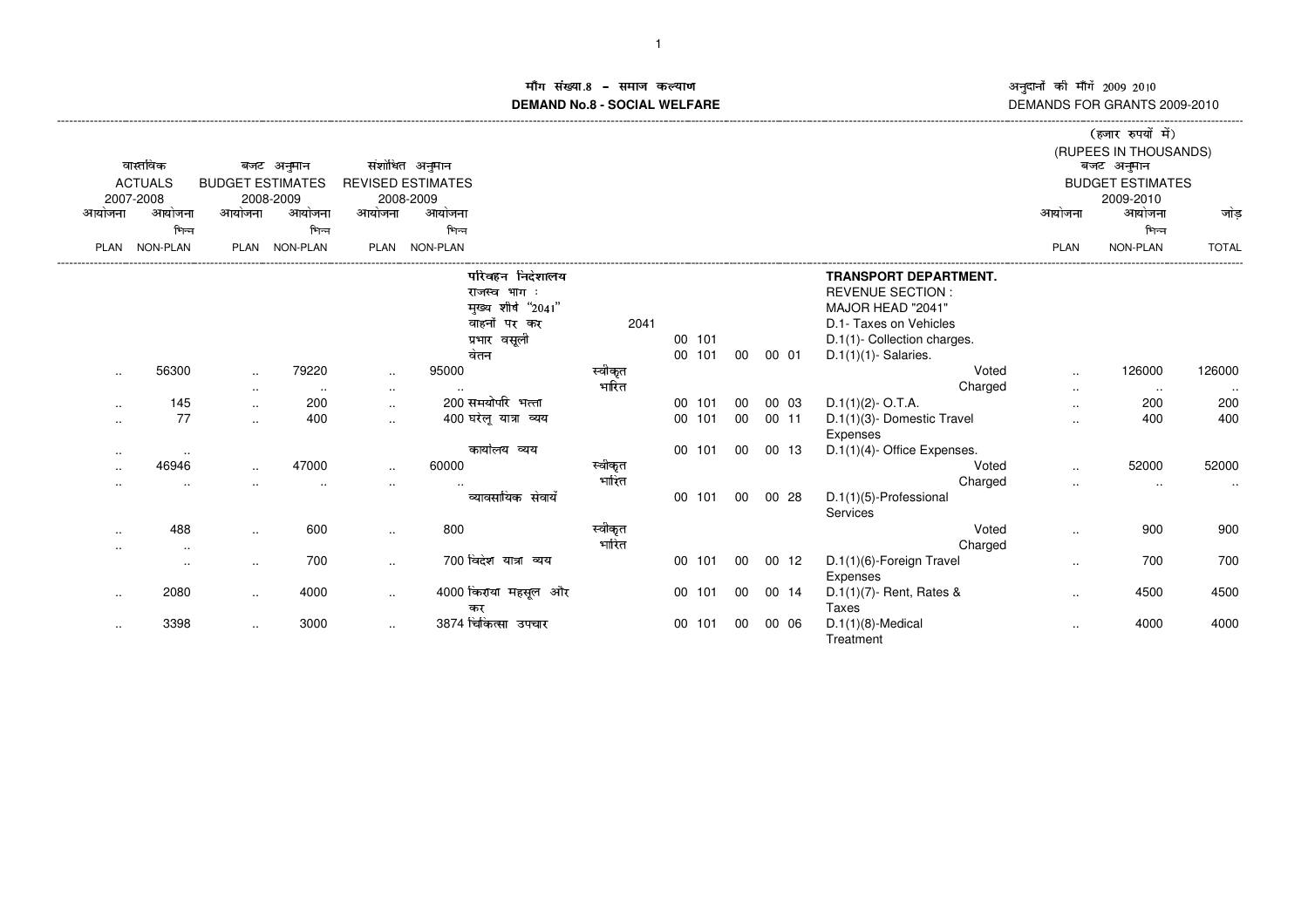# माँग संख्या. ्मोग सख्या.8 – समाज कल्याण<br>DEMAND No.8 - SOCIAL WELFARE

|                      |                |                         |                      |           |                          |                                                                 |         |                  |     |    |          |                                                                                    |             | (हजार रुपयों में)                   |                       |
|----------------------|----------------|-------------------------|----------------------|-----------|--------------------------|-----------------------------------------------------------------|---------|------------------|-----|----|----------|------------------------------------------------------------------------------------|-------------|-------------------------------------|-----------------------|
|                      | वास्तविक       |                         | बजट अनुमान           |           | संशोधित अनुमान           |                                                                 |         |                  |     |    |          |                                                                                    |             | (RUPEES IN THOUSANDS)<br>बजट अनुमान |                       |
|                      | <b>ACTUALS</b> | <b>BUDGET ESTIMATES</b> |                      |           | <b>REVISED ESTIMATES</b> |                                                                 |         |                  |     |    |          |                                                                                    |             | <b>BUDGET ESTIMATES</b>             |                       |
|                      | 2007-2008      |                         | 2008-2009            |           | 2008-2009                |                                                                 |         |                  |     |    |          |                                                                                    |             | 2009-2010                           |                       |
| आयोजना               | आयोजना         | आयोजना                  | आयोजना               | आयोजना    | आयोजना                   |                                                                 |         |                  |     |    |          |                                                                                    | आयोजना      | आयोजना                              | जोड                   |
|                      | भिन्न          |                         | भिन्न                |           | भिन्न                    |                                                                 |         |                  |     |    |          |                                                                                    |             | भिन्न                               |                       |
|                      | PLAN NON-PLAN  |                         | PLAN NON-PLAN        |           | PLAN NON-PLAN            |                                                                 |         |                  |     |    |          |                                                                                    | <b>PLAN</b> | NON-PLAN                            | <b>TOTAL</b>          |
|                      | 109434         |                         | 135120               |           |                          | 164974 जोड़–प्रभार वसूली                                        |         |                  |     |    |          | <b>Total-Collection Charges</b>                                                    |             | 188700<br>.                         | 188700<br>----------- |
|                      | 109434         |                         | 135120               |           | 164974                   |                                                                 | स्वीकृत |                  |     |    |          | Voted                                                                              |             | 188700                              | 188700                |
|                      |                |                         | $\sim$               |           | $\ddotsc$                |                                                                 | भारित   |                  |     |    |          | Charged                                                                            | $\ddotsc$   |                                     | $\ddotsc$             |
|                      |                |                         |                      |           |                          | निदेशन एवं प्रशासन<br>परिवहन विभाग                              |         | 00 001<br>00 001 |     |    | 99 00 42 | D.1(2)-Direction & Admn.<br>$D.1(2)(1)$ - Transport                                |             |                                     |                       |
| 4019                 | 14977          | 8500                    | 20000                | 8500      | 25000                    |                                                                 | स्वीकृत |                  |     |    |          | Department<br>Voted                                                                | 8500        | 32500                               | 41000                 |
| 203600               |                |                         |                      | $\cdot$ . |                          |                                                                 | भारित   |                  |     |    |          | Charged                                                                            |             |                                     |                       |
|                      |                |                         |                      |           |                          | मोटर गाड़ियों का                                                |         | 00 102 69 00 42  |     |    |          | D.1(3)- Inspection of Motor                                                        |             |                                     |                       |
|                      |                |                         |                      |           |                          | निरीक्षण                                                        |         |                  |     |    |          | Vehicles.                                                                          |             |                                     |                       |
| $\cdot$ .            | 8645           | $\ddotsc$               | 11250                | $\sim$    | 15000                    |                                                                 | स्वीकृत |                  |     |    |          | Voted                                                                              |             | 20000                               | 20000                 |
| $\cdot$ .            | $\ddotsc$      | $\ddotsc$               | $\ddotsc$            | $\sim$    | $\ddotsc$                |                                                                 | भारित   |                  |     |    |          | Charged                                                                            |             | $\sim$                              | $\sim$                |
|                      | 2199           |                         |                      |           |                          | अन्य व्यय<br>3000 लोनी रोड़, बुराडी                             |         | 00 800<br>00 800 |     |    |          | D.1(4)- Other Expenditure.                                                         |             |                                     | 6000                  |
| $\ddot{\phantom{a}}$ |                | 2500                    | 3000                 | 2500      |                          | सराय कालेखॉ एवं<br>नजफगढ मे मोटर                                |         |                  |     |    | 80 00 42 | $D.1(4)(1)$ - Motor<br>driving training school at<br>Loni Road, Burari, Sarai Kale | 2500        | 3500                                |                       |
|                      |                |                         |                      |           |                          | चालन प्रशिक्षण स्कूल                                            |         |                  |     |    |          | khan and Najafgarh                                                                 |             |                                     |                       |
|                      |                |                         |                      |           |                          | अभिलेखों का                                                     |         | 00 800           |     | 79 |          | D.1(4)(2)- Computerisation of                                                      |             |                                     |                       |
|                      |                |                         |                      |           |                          | कम्प्यूटरीकरण                                                   |         |                  |     |    |          | records                                                                            |             |                                     |                       |
|                      | 1729           | $\ddotsc$               | 2740                 | $\sim$    | 2810 बेतन                |                                                                 |         | 00 800           |     | 79 | 00 01    | $D.1(4)(2)(1)$ - Salaries.                                                         | $\ddotsc$   | 3980                                | 3980                  |
| $\ddotsc$            | $\ddotsc$      | $\ddotsc$               | 20                   | $\sim$    |                          | 20 समयोपरि भत्ता                                                |         | 00 800           |     | 79 | 00 03    | $D.1(4)(2)(2)$ - O.T.A.                                                            | $\ddotsc$   | 20                                  | 20                    |
| $\ddotsc$            | $\ddotsc$      | $\ddotsc$               | 50                   | $\sim$    |                          | 50 घरेलू यात्रा व्यय                                            |         | 00 800           |     | 79 | 00 11    | $D.1(4)(2)(3)$ - Domestic Travel<br>Expenses                                       | $\cdot$ .   | 50                                  | 50                    |
| 31449                | 637            | 14000                   | 700                  | 10000     |                          | 700 कार्यालय व्यय                                               |         | 00               | 800 | 79 | 00 13    | $D.1(4)(2)(4)$ -Office Expenses                                                    | 10000       | 700                                 | 10700                 |
| $\sim$               | 196            | $\ddotsc$               | 200                  | $\ddotsc$ |                          | 200 चिकित्सा उपचार                                              |         | 00 800           |     | 79 | 00 06    | $D.1(4)(2)(5)$ -Medical                                                            | $\ddotsc$   | 200                                 | 200                   |
|                      |                |                         |                      |           |                          |                                                                 |         |                  |     |    |          | Treatment                                                                          |             |                                     | $\cdot$ .             |
| 31449                | 2562           | 14000                   | 3710                 | 10000     |                          | 3780 जोड–अभिलेखों का<br>--------------------------कम्प्युटरीकरण |         |                  |     |    |          | Total-Computerisation of<br>Records                                                | 10000       | 4950                                | 14950                 |
|                      |                |                         |                      |           |                          |                                                                 |         |                  |     |    |          |                                                                                    |             |                                     |                       |
| 72443                | $\ddotsc$      | 100000                  | $\ddot{\phantom{a}}$ | 60000     |                          | सड़क सुरक्षा प्रकोष्ठ                                           |         | 00 800           |     | 96 | 00 42    | D.1(4)(3)- Road Safety Cell &                                                      | 60000       | $\cdot$                             | 60000                 |
|                      |                |                         |                      |           |                          | एवं गैर सरकारी संगठनो<br>को सहायता अनुदान                       |         |                  |     |    |          | Grant-in-aid to NGOs.                                                              |             |                                     |                       |
|                      |                |                         |                      |           |                          |                                                                 |         |                  |     |    |          |                                                                                    |             |                                     |                       |
|                      |                |                         |                      |           |                          |                                                                 |         |                  |     |    |          |                                                                                    |             |                                     |                       |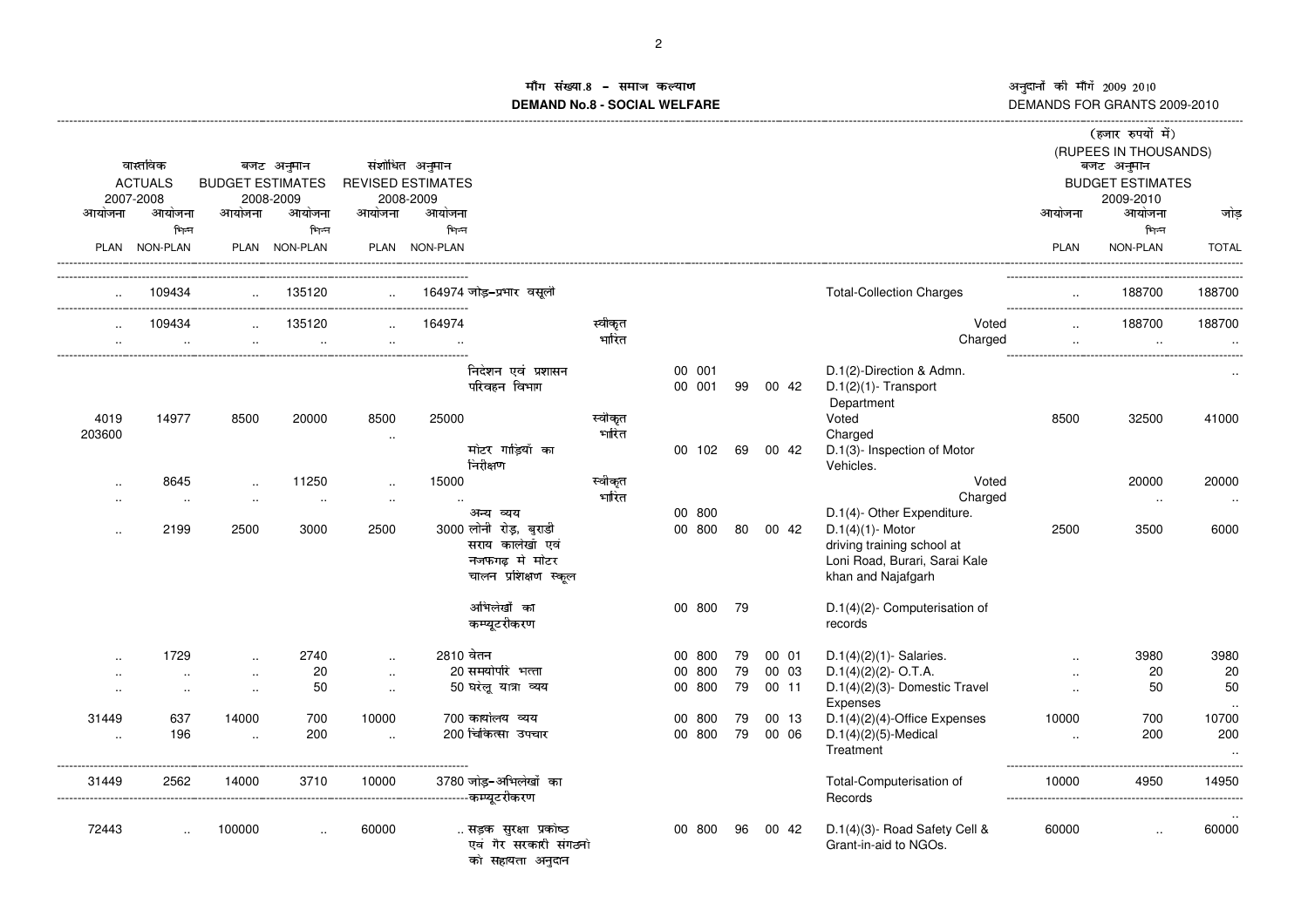# ाँग संख्या ¶¹º ³¯°»¼½°¾¶°¿ÀMÁ**DEMAND No.8 - SOCIAL WELFARE**

|                      |                             |                         |               |           |                                                                                                                          |        |    |          |                                                                                                                                     |                      | (हजार रुपयों में)                    |              |
|----------------------|-----------------------------|-------------------------|---------------|-----------|--------------------------------------------------------------------------------------------------------------------------|--------|----|----------|-------------------------------------------------------------------------------------------------------------------------------------|----------------------|--------------------------------------|--------------|
|                      |                             |                         |               |           |                                                                                                                          |        |    |          |                                                                                                                                     |                      | (RUPEES IN THOUSANDS)                |              |
|                      | वास्तविक                    |                         | बजट अनुमान    |           | संशोधित अनुमान                                                                                                           |        |    |          |                                                                                                                                     |                      | बजट अनुमान                           |              |
|                      | <b>ACTUALS</b><br>2007-2008 | <b>BUDGET ESTIMATES</b> | 2008-2009     |           | <b>REVISED ESTIMATES</b><br>2008-2009                                                                                    |        |    |          |                                                                                                                                     |                      | <b>BUDGET ESTIMATES</b><br>2009-2010 |              |
| आयोजना               | आयोजना                      | आयोजना                  | आयोजना        | आयोजना    | आयोजना                                                                                                                   |        |    |          |                                                                                                                                     | आयोजना               | आयोजना                               | जोड          |
|                      | भिन्न                       |                         | भिन्न         |           | भिन्न                                                                                                                    |        |    |          |                                                                                                                                     |                      | भिन्न                                |              |
| PLAN                 | <b>NON-PLAN</b>             |                         | PLAN NON-PLAN |           | PLAN NON-PLAN                                                                                                            |        |    |          |                                                                                                                                     | <b>PLAN</b>          | NON-PLAN                             | <b>TOTAL</b> |
| $\cdot$ .            | 6870                        | $\ddot{\phantom{a}}$    | 10000         | $\ddotsc$ | 11000 कर बंचना विरोधी<br>अभियोजन प्रकोष्ठ                                                                                | 00 800 |    | 78 00 42 | D.1(4)(4)- Anti Tax Evasion<br>Prosecution cell.                                                                                    | $\ddotsc$            | 15000                                | 15000        |
| $\ddot{\phantom{a}}$ | 434                         |                         | 870           | $\ddotsc$ | 870 सड़क प्रयोग, सड़क<br>सुरक्षा साधनों के प्रयोग<br>की जागरुकता तथा<br>गतिशील दण्डाधिकारियों<br>की नियुक्ति             | 00 800 | 93 | 00 42    | $D.1(4)(5)$ - Awareness of use of<br>Road and Road Safety measures<br>and setting up of mobile team<br>of magistrates.              |                      | 900                                  | 900          |
|                      |                             |                         |               |           | सड़क यातायात योजना<br>का सम्पूर्ण अध्ययन                                                                                 | 00 800 | 90 | 00 42    | D.1(4)(6)- Studies for Road<br>Transport Planning.                                                                                  |                      | $\cdot$ .                            |              |
| 3029                 |                             | 5000                    | 50            | 7400      | 50 बुराड़ी में वाहनों की<br>मार्गक्षमता के प्रमाणी-<br>करण के ढाचे का<br>आधुनिकीकरण<br>(निरीक्षण पिट)                    | 00 800 |    | 91 00 42 | D.1(4)(7)- Modernisation of<br>infrastructure for certification of<br>of Road-worthiness of vehicles<br>(Inspection pit) at Burari. | 5000                 | 50                                   | 5050         |
| 2815                 | 4                           | 20000                   | 100           | 20000     | 100 दिल्ली में सराय कालेखाँ<br>तथा आनन्द विहार<br>अर्न्तराज्यीय बस<br>अडडों को युक्ति<br>संगत एवं भीड़-भाड़<br>मक्त करना | 00 800 | 92 | 00 42    | D.1(4)(8)- Decongestion and<br>rationalisation of Inter State Bus<br>Terminals in Delhi at Sarai Kale<br>Khan and Anand Vihar       | 20000                | 100                                  | 20100        |
|                      |                             |                         | 100           | $\ddotsc$ | 100 बुराड़ी गॉव में ड्राइविंग<br>प्रशिक्षण विद्यालय के<br>विस्तार केन्द्र                                                | 00 800 |    | 77 00 42 | D.1(4)(9)- Extension centre<br>of driving training school in<br>Village Burari                                                      |                      | 100                                  | 100          |
| 44                   | $\ddotsc$                   | 500                     |               | 500       | अनुसंधान व विश्लेषण<br>इकाइ/योजना तथा<br>अनुश्रवण प्रकोष्ठ                                                               | 00 800 |    | 76 00 42 | $D.1(4)(10)$ - Research and<br>Analysis Unit/ Planning &<br><b>Monitoring Cell</b>                                                  | 500                  | $\sim$ $\sim$                        | 500          |
|                      |                             |                         |               |           | अ.जा./अ.ज.जा./अ.पि.वर्ग<br>के बस परिचालकों को<br>ब्याज में छूट                                                           | 00 800 | 66 | 00 42    | D.1(4)(11)-Interest subsidy to<br>SC/ST/OBC bus operators                                                                           |                      |                                      |              |
|                      |                             | $\ddotsc$               |               |           | प्रकाशन एवं प्रतिवेदन                                                                                                    | 00 800 |    | 75 00 42 | D.1(4)(12)-Publication & Report                                                                                                     | $\ddot{\phantom{a}}$ |                                      |              |
|                      |                             |                         |               |           | ध्वनि प्रदूषण नियंत्रण                                                                                                   | 00 800 | 74 | 00 42    | D.1(4)(13)-Control of noise<br>pollution                                                                                            |                      |                                      |              |
|                      |                             |                         |               |           |                                                                                                                          |        |    |          |                                                                                                                                     |                      |                                      |              |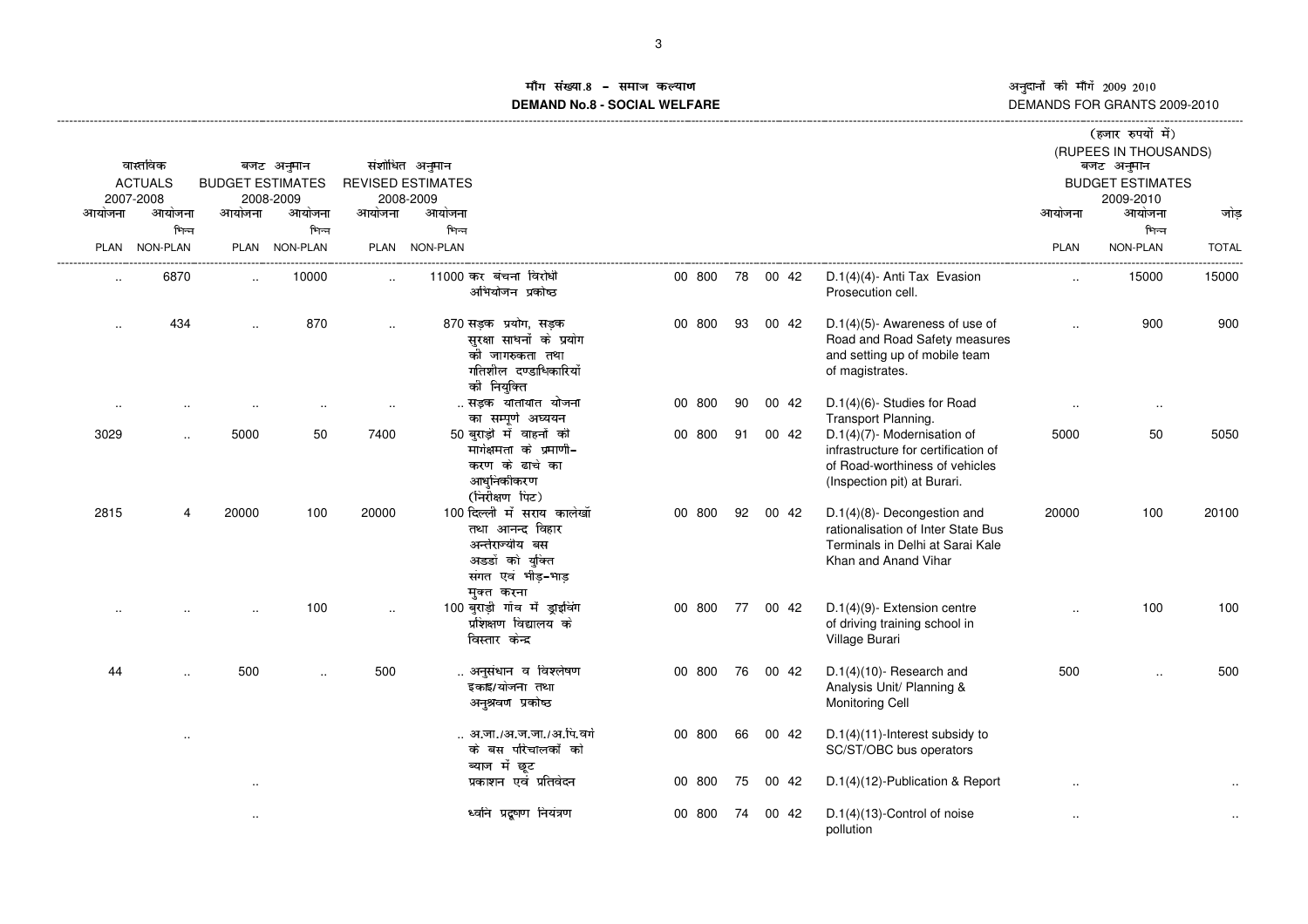## in संख्या ÑÓÔ ÎÊËÕÖ×ËØÑËÙÚ Û**DEMAND No.8 - SOCIAL WELFARE**

|             |                     |                         |                     |           |                          |                                          |         |      |                  |    |       |                                              |             | (हजार रुपयों में)       |              |
|-------------|---------------------|-------------------------|---------------------|-----------|--------------------------|------------------------------------------|---------|------|------------------|----|-------|----------------------------------------------|-------------|-------------------------|--------------|
|             |                     |                         |                     |           |                          |                                          |         |      |                  |    |       |                                              |             | (RUPEES IN THOUSANDS)   |              |
|             | वास्तविक            |                         | बजट अनुमान          |           | संशोधित अनुमान           |                                          |         |      |                  |    |       |                                              |             | बजट अनुमान              |              |
|             | <b>ACTUALS</b>      | <b>BUDGET ESTIMATES</b> |                     |           | <b>REVISED ESTIMATES</b> |                                          |         |      |                  |    |       |                                              |             | <b>BUDGET ESTIMATES</b> |              |
| आयोजना      | 2007-2008<br>आयोजना | आयोजना                  | 2008-2009<br>आयोजना | आयोजना    | 2008-2009<br>आयोजना      |                                          |         |      |                  |    |       |                                              | आयोजना      | 2009-2010<br>आयोजना     | जोड़         |
|             | भिन्न               |                         | भिन्न               |           | भिन्न                    |                                          |         |      |                  |    |       |                                              |             | भिन्न                   |              |
| <b>PLAN</b> | NON-PLAN            |                         | PLAN NON-PLAN       | PLAN      | <b>NON-PLAN</b>          |                                          |         |      |                  |    |       |                                              | <b>PLAN</b> | NON-PLAN                | <b>TOTAL</b> |
|             |                     |                         |                     |           |                          |                                          |         |      |                  |    |       |                                              |             |                         |              |
| 109780      | 12069               | 142000                  | 17830               | 100400    |                          | 18900 जोड–अन्य व्यय                      |         |      |                  |    |       | <b>Total-Other Expediture</b>                | 98000       | 24600                   | 122600       |
| 317399      | 145125              | 150500                  | 184200              | 108900    |                          | 223874 जोड़-मुख्य शीर्ष "2041"           |         |      |                  |    |       | TOTAL - MAJOR HEAD"2041'                     | 106500      | 265800                  | 372300       |
| 113799      | 145125              | 150500                  | 184200              | 108900    | 223874                   |                                          | स्वीकृत |      |                  |    |       | Voted                                        | 106500      | 265800                  | 372300       |
| 203600      | $\cdot$ .           | $\cdot$ .               | $\cdot$ .           | $\cdot$ . |                          |                                          | भारित   |      |                  |    |       | Charged                                      | $\ddotsc$   | $\cdot$ .               |              |
|             |                     |                         |                     |           |                          | मुख्य शीर्ष "2070"                       |         |      |                  |    |       | MAJOR HEAD "2070"                            |             |                         |              |
|             |                     |                         |                     |           |                          | अन्य प्रशासनिक                           |         | 2070 |                  |    |       | D.2-Other Administrative                     |             |                         |              |
|             |                     |                         |                     |           |                          | सेवायेँ                                  |         |      |                  |    |       | Services                                     |             |                         |              |
|             |                     |                         |                     |           |                          | यातायात वाहनों की                        |         |      | 00 114           |    |       | D.2(1)- Purchase and                         |             |                         |              |
|             |                     |                         |                     |           |                          | खरीद व रखरखाव                            |         |      |                  |    |       | maintenance of transport                     |             |                         |              |
|             |                     |                         |                     |           |                          |                                          |         |      |                  |    |       | vehicles                                     |             |                         |              |
|             | 279                 |                         | 500                 |           |                          | 500 मोटर गैरिज                           |         |      | 00 114           | 99 | 00 42 | D.2(1)(1)- Motor Garrage                     |             | 600                     | 600          |
|             | 279                 |                         | 500                 |           |                          | 500 जोड़-मुख्य शीर्ष "2070"              |         |      |                  |    |       | TOTAL - MAJOR HEAD"2070'                     |             | 600                     | 600          |
|             |                     |                         |                     |           |                          | मुख्य शीर्ष "3055"                       |         |      |                  |    |       | MAJOR HEAD "3055"                            |             |                         |              |
|             |                     |                         |                     |           |                          | सडक परिवहन                               |         | 3055 |                  |    |       | D.3- Road Transport                          |             |                         |              |
|             |                     |                         |                     |           |                          | अन्य व्यय                                |         |      | 00 800           |    |       | D.3(1)- Other Expenditure.                   |             |                         |              |
|             |                     |                         |                     |           |                          | उच्च क्षमता बसों तथा गैर                 |         |      | 00 800           | 90 | 00 42 | $D.3(1)(1)$ -Operational plan for            |             |                         |              |
|             |                     |                         |                     |           |                          | डी.टी.सी. बसों की पुर्नसंरचना            |         |      |                  |    |       | HCBS and restructuring of non                |             |                         |              |
|             |                     |                         |                     |           |                          | के लिए कार्य योजना                       |         |      |                  |    |       | DTC bus system                               |             |                         |              |
|             |                     | 500                     |                     | 100       |                          | निर्देशन एवं प्रशासन<br>दिल्ली  महानगरीय |         |      | 00 001<br>00 001 |    |       | D.3(2)-Direction & Administration            |             |                         |              |
|             |                     |                         |                     |           |                          | परिवहन प्राधिकरण                         |         |      |                  | 90 | 00 42 | $D.3(2)(1)$ -Delhi<br>Metropolitan Transport | 500         |                         | 500          |
|             |                     |                         |                     |           |                          | (डीएमटीए)                                |         |      |                  |    |       | Authority (DMTA)                             |             |                         |              |
|             |                     |                         |                     |           |                          | सार्वजनिक क्षेत्र के व अन्य              |         |      | 00 190           |    |       | D.3(3)-Assistance to Public                  |             |                         |              |
|             |                     |                         |                     |           |                          | उपकर्मो को सहायता                        |         |      |                  |    |       | Sector & Other Undertakings                  |             |                         |              |
|             | 220000              |                         | 240000              |           |                          | 190000 रियायती पासों के लिए              |         |      | 00 190           | 99 | 00 42 | D.3(3)(1)-Subsidy to DTC                     |             | 230000                  | 230000       |
|             |                     |                         |                     |           |                          | डी.टी.सी को छूट                          |         |      |                  |    |       | for concessional passes.                     |             |                         |              |
|             | 220000              | 500                     | 240000              | 100       |                          | 190000 जोड़-अन्य व्यय                    |         |      |                  |    |       | Total: Other Expenditure                     | 500         | 230000                  | 230500       |
|             |                     |                         |                     |           |                          |                                          |         |      |                  |    |       |                                              |             |                         |              |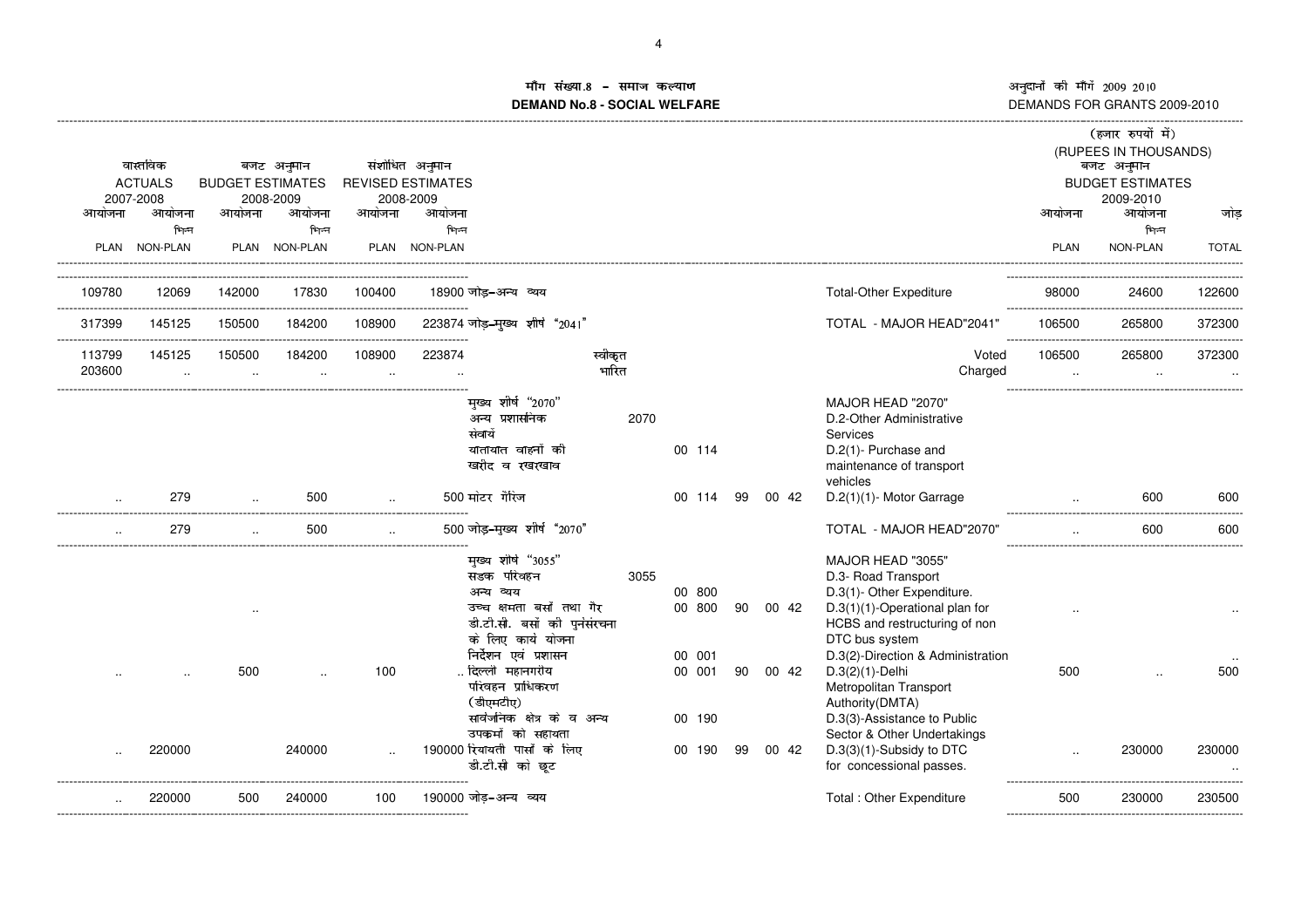£

### ांग संख्या **DEMAND No.8 - SOCIAL WELFARE**

| आयोजना               | वास्तविक<br><b>ACTUALS</b><br>2007-2008<br>आयोजना | <b>BUDGET ESTIMATES</b><br>आयोजना | बजट अनुमान<br>2008-2009<br>आयोजना | आयोजना           | संशोधित अनुमान<br><b>REVISED ESTIMATES</b><br>2008-2009<br>आयोजना                               |      |                     |          |                |                                                                                                                      | आयोजना       | (हजार रुपयों में)<br>(RUPEES IN THOUSANDS)<br>बजट अनुमान<br><b>BUDGET ESTIMATES</b><br>2009-2010<br>आयोजना | जोड          |
|----------------------|---------------------------------------------------|-----------------------------------|-----------------------------------|------------------|-------------------------------------------------------------------------------------------------|------|---------------------|----------|----------------|----------------------------------------------------------------------------------------------------------------------|--------------|------------------------------------------------------------------------------------------------------------|--------------|
| <b>PLAN</b>          | भिन्न<br>NON-PLAN                                 |                                   | भिन्न<br>PLAN NON-PLAN            |                  | भिन्न<br>PLAN NON-PLAN                                                                          |      |                     |          |                |                                                                                                                      | <b>PLAN</b>  | भिन्न<br>NON-PLAN                                                                                          | <b>TOTAL</b> |
|                      |                                                   | 2000                              |                                   |                  | प्रशिक्षण<br>स्कूल बस एवं गैर दि.प.नि.<br>चालकों को प्रशिक्षण                                   |      | 00 003<br>00 003    | 99       | 00 42          | $D.3(4)$ -Training<br>D.3(4)(1)-Training of school bus<br>drivers and non-DTC bus<br>drivers                         |              |                                                                                                            |              |
|                      |                                                   | 2000                              |                                   |                  | जोड–प्रशिक्षण                                                                                   |      |                     |          |                | Total: Training                                                                                                      |              |                                                                                                            |              |
|                      |                                                   | $\ddotsc$                         |                                   |                  | अनुसंधान<br>वाहनों की गुणवत्ता सुधारने<br>एवं वैकल्पिक ईंधन हेत्<br>अनुसंधान                    |      | 00 004<br>00 004    | 81       | 00 42          | D.3(5)-Research<br>$D.3(5)(1)$ -Research to<br>improve the quality of<br>vehicle & alternative fuel.                 |              |                                                                                                            |              |
|                      |                                                   |                                   |                                   |                  | जोड़-अनुसंधान                                                                                   |      |                     |          |                | Total: Research                                                                                                      |              |                                                                                                            |              |
|                      | 220000                                            | 2500                              | 240000                            | 100              | 190000 जोड़-मुख्य शीर्ष "3055"                                                                  |      |                     |          |                | TOTAL - MAJOR HEAD"3055'                                                                                             | 500          | 230000                                                                                                     | 230500       |
|                      |                                                   |                                   |                                   |                  | मुख्य शीर्ष "3075"<br>अन्य परिवहन सेवायें<br>अन्य<br>अन्य व्यय                                  | 3075 | 60<br>60 800        |          |                | MAJOR HEAD "3075"<br>D.4- Other Transport Services<br>$D.4(1)$ - Others.<br>D.4(1)(1)- Other Expenditure.            |              |                                                                                                            |              |
| 22448                |                                                   | 500<br>10000                      |                                   | $\cdot$ .<br>100 | एम.आर.टी.एस. प्रकोष्ठ<br>तीव्र यातायात प्रणाली<br>का अध्ययन/परामर्शदात्री<br>सेवायें            |      | 60<br>800<br>60 800 | 90<br>96 | 00 42<br>00 42 | $D.4(1)(1)(1) - M.R.T.S.$ Cell.<br>$D.4(1)(1)(2)$ - Mass Rapid<br>Transport system studies/<br>consultancy services. | 500<br>40000 |                                                                                                            | 500<br>40000 |
| 69998                |                                                   | 68000                             |                                   | 145800           | अन्य योजनाओं के लिए<br>अध्ययन/परामर्शदात्री सेवायेँ                                             |      | 60 800              | 89       | 00 42          | $D.4(1)(1)(3)$ -studies/consultancy<br>Services for other schemes                                                    | 68000        |                                                                                                            | 68000        |
| $\ddot{\phantom{a}}$ |                                                   |                                   |                                   | $\ddotsc$        | दिल्ली एम.आर.टी.एस.<br>की ब्यौरे-वार परियोजना<br>रिपोर्ट बनाने के लिए<br>परामर्श फीस(सी.एस.एस.) |      | 60 800              | 88       | 00 42          | $D.4(1)(1)(4)$ -Consultency fee for<br>preparation of Detailed Project<br>Report of Delhi MRTS. (CSS)                |              |                                                                                                            |              |
|                      |                                                   | 270000                            |                                   |                  | दिल्ली मेट्रो रेल निगम<br>को बिकी कर/ निर्माण<br>कार्य संविदा कर की<br>प्रतिपूर्ति              |      | 60 800              | 87       | 00 42          | $D.4(1)(1)(5)$ - Reimbursement of<br>Sales Tax/Work Contract Cess<br>to DMRC                                         | 5000         |                                                                                                            | 5000         |
|                      |                                                   | 2000                              |                                   |                  | एम. आर.टी.एस./आई.आर.बी.टी.<br>के साथ-साथ मुद्रिका रेलवे<br>का विकास                             |      | 60 800              | 86       | 00 42          | $D.4(1)(1)(6)$ - Development of<br>Ring Railway in integration<br>with MRTS/IRBT                                     |              |                                                                                                            |              |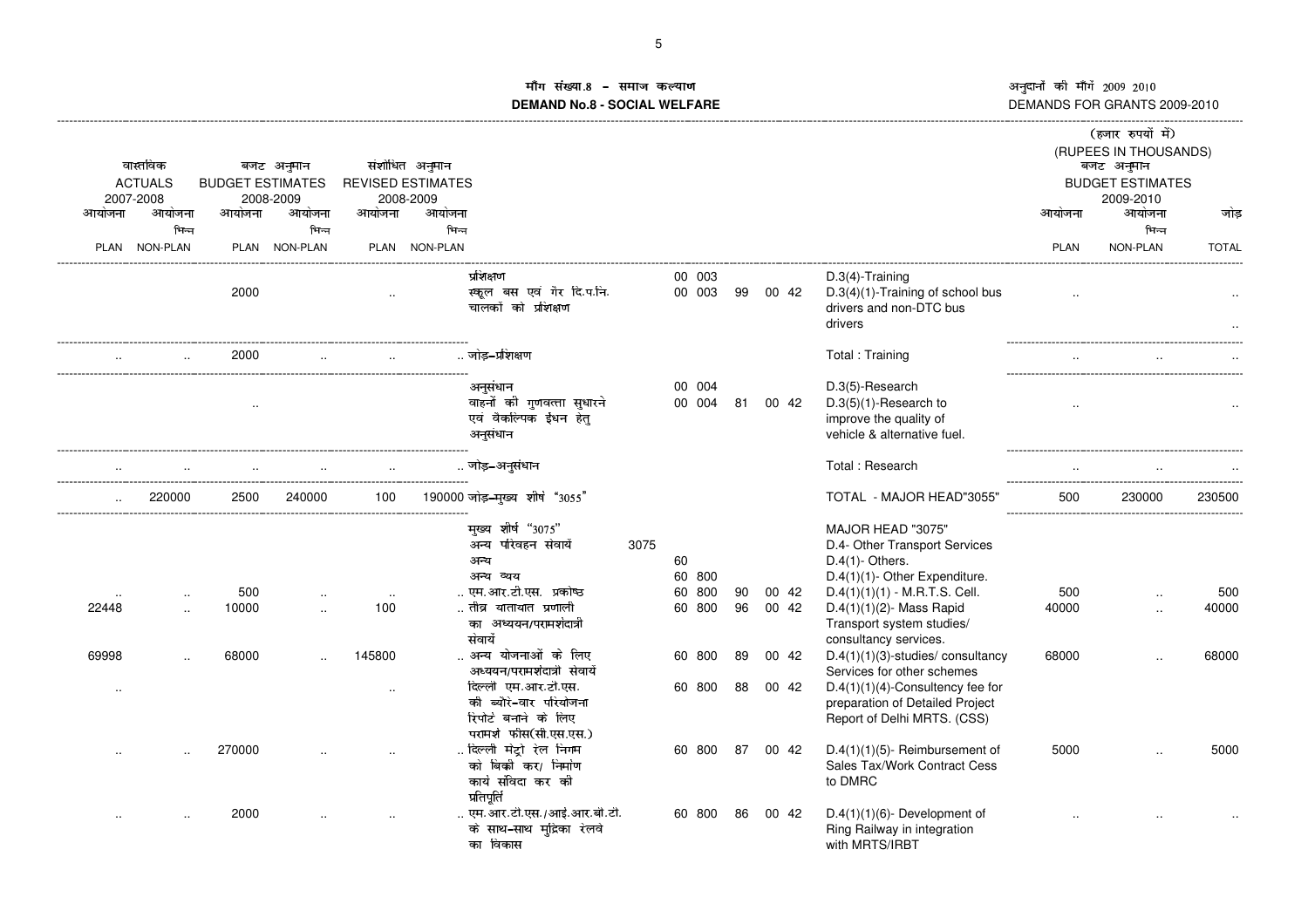êëèëìí <sup>î</sup>ïðëñòìí <sup>ó</sup>ôôõö <sup>ó</sup>ô÷ô DEMANDS FOR GRANTS 2009-2010

#### ाँग संख्या ßáâ ÜØÙãäåÙæßÙçèé**DEMAND No.8 - SOCIAL WELFARE**

| आयोजना<br><b>PLAN</b> | वास्तविक<br><b>ACTUALS</b><br>2007-2008<br>आयोजना<br>भिन्न<br>NON-PLAN | <b>BUDGET ESTIMATES</b><br>आयोजना<br>2000 | बजट अनुमान<br>2008-2009<br>आयोजना<br>भिन्न<br>PLAN NON-PLAN | आयोजना<br>50000 | संशोधित अनुमान<br><b>REVISED ESTIMATES</b><br>2008-2009<br>आयोजना<br>भिन्न<br>PLAN NON-PLAN<br>पार्किंग सुविधाएं प्रदान<br>करना<br>दिल्ली समेकित बह-                                                                                             |       | 60 800<br>60 800                       | 85<br>82 | 00 42<br>00 42 | $D.4(1)(1)(7)$ - Providing parking<br>facility<br>$D.4(1)(1)(8)$ -Delhi Integrated                                                                                                                                                                                                                     | आयोजना<br><b>PLAN</b> | (हजार रुपयों में)<br>(RUPEES IN THOUSANDS)<br>बजट अनुमान<br><b>BUDGET ESTIMATES</b><br>2009-2010<br>आयोजना<br>भिन्न<br>NON-PLAN | जोड<br><b>TOTAL</b> |
|-----------------------|------------------------------------------------------------------------|-------------------------------------------|-------------------------------------------------------------|-----------------|--------------------------------------------------------------------------------------------------------------------------------------------------------------------------------------------------------------------------------------------------|-------|----------------------------------------|----------|----------------|--------------------------------------------------------------------------------------------------------------------------------------------------------------------------------------------------------------------------------------------------------------------------------------------------------|-----------------------|---------------------------------------------------------------------------------------------------------------------------------|---------------------|
|                       |                                                                        |                                           |                                                             |                 | प्रतिमान परिवहन प्रणाली<br>उच्च परिवहन तकनीकी<br>के लिए तकनीक प्रकोष्ठ<br>मैटो, हल्की रेल, दुत बस<br>परिवहन एवं उच्च क्षमता बस<br>स्टेशनों पर अदला-बदली<br>सुविधाएं                                                                              |       | 60 800<br>60 800                       | 83<br>94 | 00 42<br>00 42 | Multi-modal Transit System<br>$D.4(1)(1)(9)$ -Technical Cell<br>for higher transport technology<br>$D.4(1)(1)(10)$ -Providing Inter<br>change facility at Metro, LRT,<br><b>BRT &amp; HCB's stations</b>                                                                                               |                       |                                                                                                                                 |                     |
| 92446                 |                                                                        | 2000<br>354500                            |                                                             | 195900          | रिंग रेलवे का उपयोग<br>जोड़-मुख्य शीर्ष "3075"                                                                                                                                                                                                   |       | 60 800                                 | 93       | 00 42          | $D.4(1)(1)(11)$ -Utilisation<br>of Ring Railway<br>TOTAL - MAJOR HEAD"3075'                                                                                                                                                                                                                            | 113500                |                                                                                                                                 | 113500              |
| 23476                 | 564                                                                    | 25000<br>300000                           | 1000                                                        | 35000<br>200    | मुख्य शीर्ष "3435"<br>पारिस्थितिकी एवं<br>पर्यावरण<br>प्रदूषण का निवारण<br>तथा नियन्त्रण<br>अन्य व्यय<br>1000 मोटर वाहनों के धूँऐ<br>से होने वाले वायु<br>प्रदुषण पर नियंत्रण<br>हल्के सार्वजनिक<br>यातायात सवारी<br>वाहनों के लिए<br>प्रोत्साहन | 3435  | 04<br>800<br>04<br>04 800<br>800<br>04 | 95<br>86 | 00 42<br>00 42 | MAJOR HEAD "3435"<br>D.5- Ecology & Environment<br>D.5(1)- Prevention and control<br>of Pollution<br>D.5(1)(1)- Other Expenditure.<br>$D.5(1)(1)(1)$ - Control of Air<br>Pollution from exhaust of<br>Motor Vehicles.<br>$D.5(1)(1)(2)$ -Incentive for<br>Light Public Transport<br>Passenger Vehicles | 25000<br>70000        | 1000                                                                                                                            | 26000<br>70000      |
| 23476                 | 564                                                                    | 325000                                    | 1000                                                        | 35200           | 1000 जोड़-मुख्य शीर्ष "3435"                                                                                                                                                                                                                     |       |                                        |          |                | TOTAL - MAJOR HEAD"3435'                                                                                                                                                                                                                                                                               | 95000                 | 1000                                                                                                                            | 96000               |
| 433321                | 365968                                                                 | 832500                                    | 425700                                                      | 340100          | 415374 जोड़-राजस्व भाग:                                                                                                                                                                                                                          |       |                                        |          |                | TOTAL - REVENUE SECTION                                                                                                                                                                                                                                                                                | 315500                | 497400                                                                                                                          | 812900              |
| 229721<br>203600      | 365968<br>$\cdot$ .                                                    | 832500                                    | 425700                                                      | 340100          | स्वीकृत<br>415374                                                                                                                                                                                                                                | भारित |                                        |          |                | Voted<br>Charged                                                                                                                                                                                                                                                                                       | 315500<br>$\cdot$ .   | 497400<br>$\cdot$ .                                                                                                             | 812900              |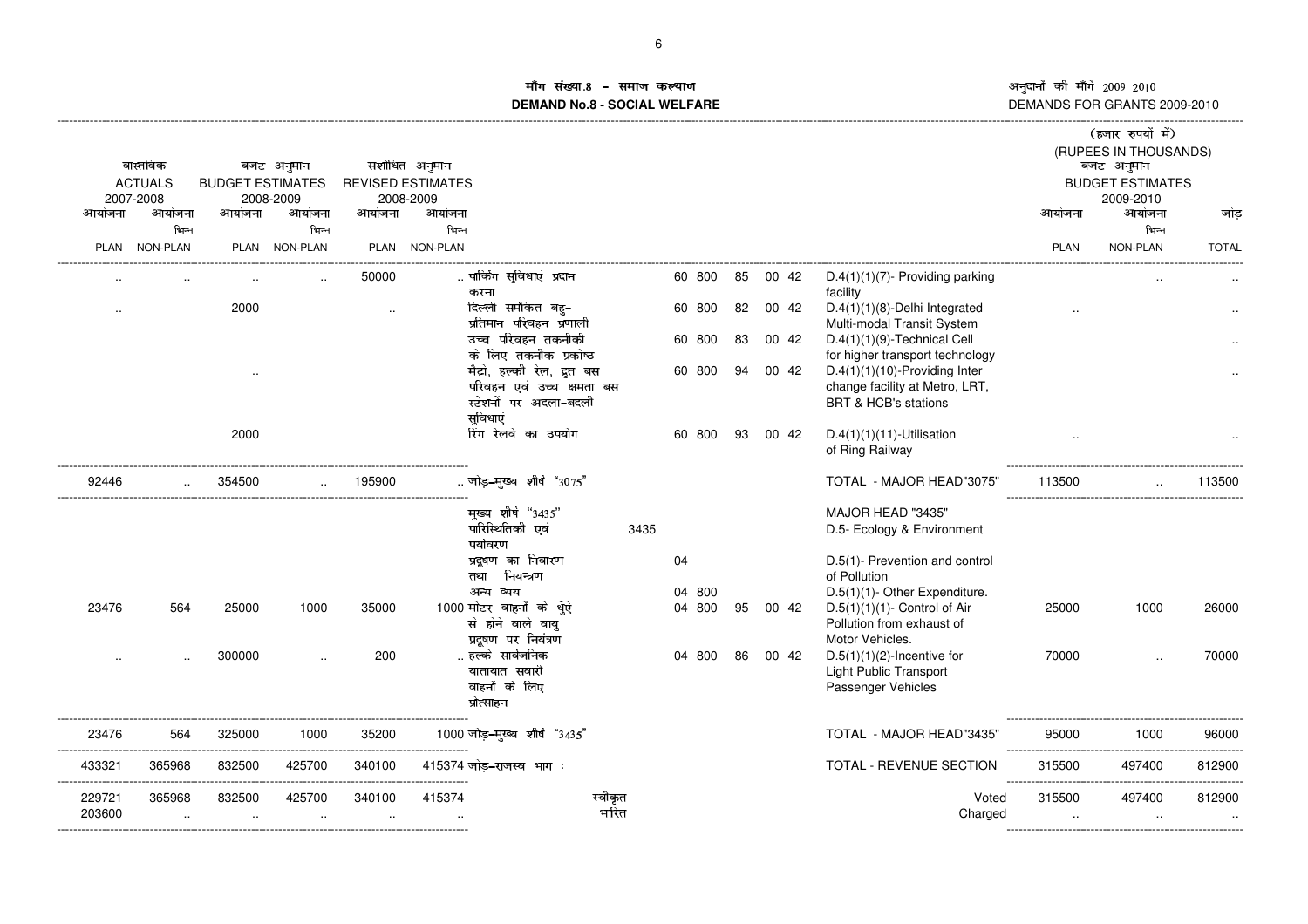ाँग संख्या DGH A=>IJK>LD>MNPO**DEMAND No.8 - SOCIAL WELFARE**

अनुदानों की माँगें 2009–2010<br>DEMANDS FOR GRANTS 2009-2010

|             |                      |                         |               |           |                                |      |        |    |       |                                |             | (हजार रुपयों में)       |              |
|-------------|----------------------|-------------------------|---------------|-----------|--------------------------------|------|--------|----|-------|--------------------------------|-------------|-------------------------|--------------|
|             |                      |                         |               |           |                                |      |        |    |       |                                |             | (RUPEES IN THOUSANDS)   |              |
|             | वास्तविक             |                         | बजट अनुमान    |           | संशोधित अनुमान                 |      |        |    |       |                                |             | बजट अनुमान              |              |
|             | <b>ACTUALS</b>       | <b>BUDGET ESTIMATES</b> |               |           | <b>REVISED ESTIMATES</b>       |      |        |    |       |                                |             | <b>BUDGET ESTIMATES</b> |              |
|             | 2007-2008            |                         | 2008-2009     |           | 2008-2009                      |      |        |    |       |                                |             | 2009-2010               |              |
| आयोजना      | आयोजना               | आयोजना                  | आयोजना        | आयोजना    | आयोजना                         |      |        |    |       |                                | आयोजना      | आयोजना                  | जोड          |
|             | भिन्न                |                         | भिन्न         |           | भिन्न                          |      |        |    |       |                                |             | भिन्न                   |              |
| <b>PLAN</b> | <b>NON-PLAN</b>      |                         | PLAN NON-PLAN |           | PLAN NON-PLAN                  |      |        |    |       |                                | <b>PLAN</b> | NON-PLAN                | <b>TOTAL</b> |
|             |                      |                         |               |           | पैंजी भाग :                    |      |        |    |       | <b>CAPITAL SECTION:</b>        |             |                         |              |
|             |                      |                         |               |           | मुख्य शीर्ष "5055"             |      |        |    |       | MAJOR HEAD "5055"              |             |                         |              |
|             |                      |                         |               |           | सड़क यातायात                   | 5055 |        |    |       | DD.1- Capital Outlay on Road   |             |                         |              |
|             |                      |                         |               |           | सेवाओं पर पूँजी का             |      |        |    |       | Transport                      |             |                         |              |
|             |                      |                         |               |           | परिव्यय                        |      |        |    |       |                                |             |                         |              |
|             |                      |                         |               |           | भूमि व भवन                     |      | 00 050 |    |       | DD.1(1)- Land and Buildings.   |             |                         |              |
|             | $\ddotsc$            |                         |               |           | एम.आर.टी.एस. के                |      | 00 050 | 90 | 00 42 | DD.1(1)(1)- Land and Building  |             |                         |              |
|             |                      |                         |               |           | लिए भूमि व भवन                 |      |        |    |       | for M.R.T.S.                   |             |                         |              |
| 27610       | $\ddot{\phantom{a}}$ | 100000                  | $\ddotsc$     | 50000     | परिवहन विभाग                   |      | 00 050 | 92 | 00 42 | $DD.1(1)(2)$ - Transport       | 20000       |                         | 20000        |
|             |                      |                         |               |           |                                |      |        |    |       | Department                     |             |                         |              |
| 32629       | $\ddotsc$            | 98000                   | $\ddotsc$     | 17400     | नए निरीक्षण पिट के             |      | 00 050 | 87 | 00 42 | DD.1(1)(3)-Purchase of Land    | 30000       |                         | 30000        |
|             |                      |                         |               |           | लिए भूमि की खरीद               |      |        |    |       | for a New Inspection pit       |             |                         |              |
| 479507      | $\ddotsc$            | 483000                  |               | 770000    | नये बस अडडों के                |      | 00 050 | 88 | 00 42 | DD.1(1)(4)- Purchase of land   |             |                         |              |
|             |                      |                         |               |           | लिए भूमि खरीदनें हेत्          |      |        |    |       | for new Bus Terminal.          |             |                         |              |
|             |                      |                         |               |           | सार्वजनिक क्षेत्र व            |      | 00 190 |    |       | DD.1(2)- Investment in Public  |             |                         |              |
|             |                      |                         |               |           | अन्य उपक्रमों में निवेश        |      |        |    |       | Sector and other undertakings. |             |                         |              |
| 4564900     |                      | 6508800                 |               | 7315000   | एम.आर.टी.  प्राधिकरण           |      | 00 190 | 80 | 00 42 | DD.1(2)(1)- Equity Capital to  | 7804500     |                         | 7804500      |
|             |                      |                         |               |           | को समान पूंजी                  |      |        |    |       | <b>MRT Authority</b>           |             |                         |              |
| 560000      |                      |                         |               | $\ddotsc$ | बसों की खरीद के लिए            |      | 00 190 | 99 | 00 54 | DD.1(2)(2)- Equity Capital to  |             |                         |              |
|             |                      |                         |               |           | दिल्ली परिवहन निगम को          |      |        |    |       | Delhi Transport Corporation    |             |                         |              |
|             |                      |                         |               |           | समान पूंजी                     |      |        |    |       | for purchase of buses          |             |                         |              |
| 3213000     |                      | 6412100                 |               | 2500000   | दि.प.नि. को राष्ट्रमण्डल खेलों |      | 00 190 | 98 | 00 54 | DD.1(2)(3)- Equity Capital to  | 3408600     |                         | 3408600      |
|             |                      |                         |               |           | के लिए समान पूंजी              |      |        |    |       | Delhi Transport Corporation    |             |                         |              |
|             |                      |                         |               |           |                                |      |        |    |       | for Commonwealth Games         |             |                         |              |
|             |                      |                         |               |           | अन्य व्यय                      |      | 00 800 |    |       | DD.1(3)- Other Expenditure.    |             |                         |              |
| 802641      |                      | 1200000                 |               | 770000    | विद्युत ट्रोली बसों का         |      | 00 800 | 97 | 00 42 | DD.1(3)(1)- Introduction of    | 600000      |                         | 600000       |
|             |                      |                         |               |           | आरम्भ-यातायात का               |      |        |    |       | electronic trolley buses -     |             |                         |              |
|             |                      |                         |               |           | वैकल्पिक साधन                  |      |        |    |       | Alternative modes of transport |             |                         |              |
|             |                      |                         |               |           | मोटर चालन प्रशिक्षण            |      | 00 800 | 93 | 00 42 | DD.1(3)(2)- Motor Driving      |             |                         |              |
|             |                      |                         |               |           | विद्यालय                       |      |        |    |       | <b>Training School</b>         |             |                         |              |
|             |                      | $\cdot$ .               |               |           | मोटर गाडियों के धुएं से होने   |      | 00 800 | 92 | 00 42 | DD.1(3)(3)- Control of air     |             |                         |              |
|             |                      |                         |               |           | वाले वायु प्रदूषण का नियंत्रण  |      |        |    |       | pollution from exhaust of      |             |                         |              |
|             |                      |                         |               |           |                                |      |        |    |       | Motor vehicle                  |             |                         |              |
|             |                      | 1000                    |               |           | अभिलेखों का                    |      | 00 800 | 91 | 00 42 | DD.1(3)(4)- Computerisation    |             |                         |              |
|             |                      |                         |               |           | कम्प्युट्रीकरण                 |      |        |    |       | of Records                     |             |                         |              |
|             |                      | $\cdot$ .               |               |           | उच्च क्षमता बसों तथा गैर       |      | 00 800 | 96 | 00 42 | DD.1(3)(5)- Operational plan   |             |                         |              |
|             |                      |                         |               |           | डी.टी.सी. बसों की पुर्नसंरचना  |      |        |    |       | for HCBS and restructuring     |             |                         |              |
|             |                      |                         |               |           | के लिए कार्य योजना             |      |        |    |       | of non DTC buses               |             |                         |              |
|             |                      |                         |               |           |                                |      |        |    |       |                                |             |                         |              |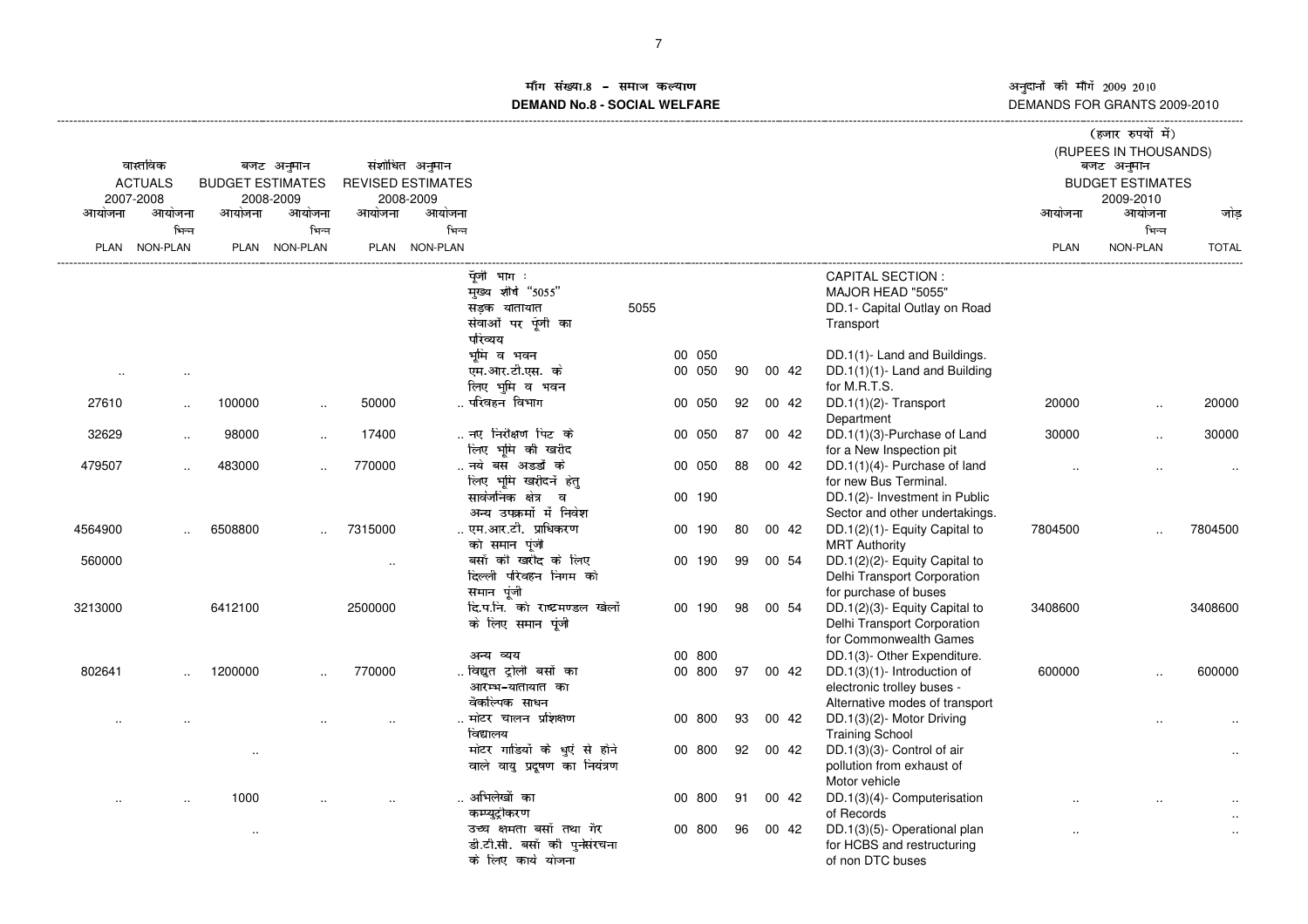## ाँग संख्या ÃÅÆ À¼½ÇÈɽÊýËÌPÍ**DEMAND No.8 - SOCIAL WELFARE**

| वास्तविक<br>संशोधित अनुमान<br>बजट अनुमान<br><b>REVISED ESTIMATES</b><br><b>ACTUALS</b><br><b>BUDGET ESTIMATES</b><br>2007-2008<br>2008-2009<br>2008-2009            |    |          |                                                                                                                                                    |             | (हजार रुपयों में)<br>(RUPEES IN THOUSANDS)<br>बजट अनुमान<br><b>BUDGET ESTIMATES</b><br>2009-2010 |              |
|---------------------------------------------------------------------------------------------------------------------------------------------------------------------|----|----------|----------------------------------------------------------------------------------------------------------------------------------------------------|-------------|--------------------------------------------------------------------------------------------------|--------------|
| आयोजना<br>आयोजना<br>आयोजना<br>आयोजना<br>आयोजना<br>आयोजना                                                                                                            |    |          |                                                                                                                                                    | आयोजना      | आयोजना                                                                                           | जोड          |
| भिन्न<br>भिन्न<br>भिन्न<br>PLAN NON-PLAN<br>PLAN NON-PLAN<br>PLAN NON-PLAN                                                                                          |    |          |                                                                                                                                                    | <b>PLAN</b> | भिन्न<br>NON-PLAN                                                                                | <b>TOTAL</b> |
| स्कूल बस परिचालक एवं गैर<br>00 800<br>10000<br>दि.प.नि. परिचालाकों के लिए<br>प्रशिक्षण केन्द्र                                                                      |    | 90 00 42 | DD.1(3)(6)- Training centre for<br>school bus drivers and non DTC<br>bus drivers                                                                   |             |                                                                                                  |              |
| जोड़-मुख्य शीर्ष "5055"<br>9680287<br>14812900<br>$\ldots$ 11422400                                                                                                 |    |          | TOTAL - MAJOR HEAD"5055'                                                                                                                           | 11863100    |                                                                                                  | 11863100     |
| मुख्य शीर्ष "5075"<br>5075<br>अन्य यातायात<br>सेवाओं पर पूँजी<br>का परिव्यय                                                                                         |    |          | MAJOR HEAD "5075"<br>DD.2-Capital Outlay on Other<br><b>Transport Services</b>                                                                     |             |                                                                                                  |              |
| 60<br>अन्य<br>60<br>800<br>अन्य व्यय<br>दिल्ली में अंतरराज्यीय<br>135000<br>60 800<br>107981<br>150000<br>बस अडडों को भीड-<br>भीड़ भाड़ मुक्त एवं<br>यक्तिसंगत करना | 97 | 00 42    | DD.2(1)- Others.<br>DD.2(1)(1)- Other Expenditure.<br>DD.2(1)(1)(1)- Decongestion<br>and Rationalisation of Inter-<br>State bus stations in Delhi. | 80000       |                                                                                                  | 80000        |
| एम.आर.टी.एस. के<br>10000<br>60 800<br>सहयोग से मृद्रिका<br>रेलवे का विकास                                                                                           | 95 | 00 42    | DD.2(1)(1)(2)- Development<br>of Ring Railways in integration<br>with MRTS.                                                                        |             |                                                                                                  |              |
| दिल्ली समेकित बह-<br>8000<br>60 800<br>प्रतिमान परिवहन प्रणाली<br>को समान पूंजी                                                                                     | 93 | 00 54    | $DD.2(1)(1)(3)$ - Equity capital to<br>Delhi Integrated multi-modal<br><b>Transit System</b>                                                       |             |                                                                                                  |              |
| मैटो, हल्की रेल, द्रुत बस<br>60 800<br>परिवहन एवं उच्च क्षमता बस<br>स्टेशनों पर अदला-बदली<br>सविधाएं                                                                | 92 | 00 42    | DD.2(1)(1)(4)- Providing inter<br>change facility at Metro, LRT,<br><b>BRT &amp; HCBS stations</b>                                                 |             |                                                                                                  |              |
| रिंग रेलवे का उपयोग<br>60 800<br>$\ddotsc$                                                                                                                          | 91 | 00 42    | DD.2(1)(1)(5)- Utilisation<br>of ring railway                                                                                                      |             |                                                                                                  |              |
| जोड़-मुख्य शीर्ष "5075"<br>107981<br>135000<br>168000                                                                                                               |    |          | TOTAL - MAJOR HEAD"5075'                                                                                                                           | 80000       |                                                                                                  | 80000        |
| मुख्य शीर्ष "7055"<br>सड़क परिवहन के<br>7055<br>लिए ऋषा                                                                                                             |    |          | MAJOR HEAD "7055"<br>DD.3-Loan for Road Transport                                                                                                  |             |                                                                                                  |              |
| सार्वजनिक क्षेत्र एवं<br>00 190<br>अन्य उपक्रमों को ॠण<br>15578000 दिल्ली  परिवहन  निगम<br>10920700<br>$\ldots$ 13140600<br>00 190                                  | 99 | 00 55    | DD.3(1)-Loan to Public Sector<br>& Other Undertakings<br>DD.3(1)(1)-Delhi Transport<br>Corporation                                                 |             | 17984500                                                                                         | 17984500     |